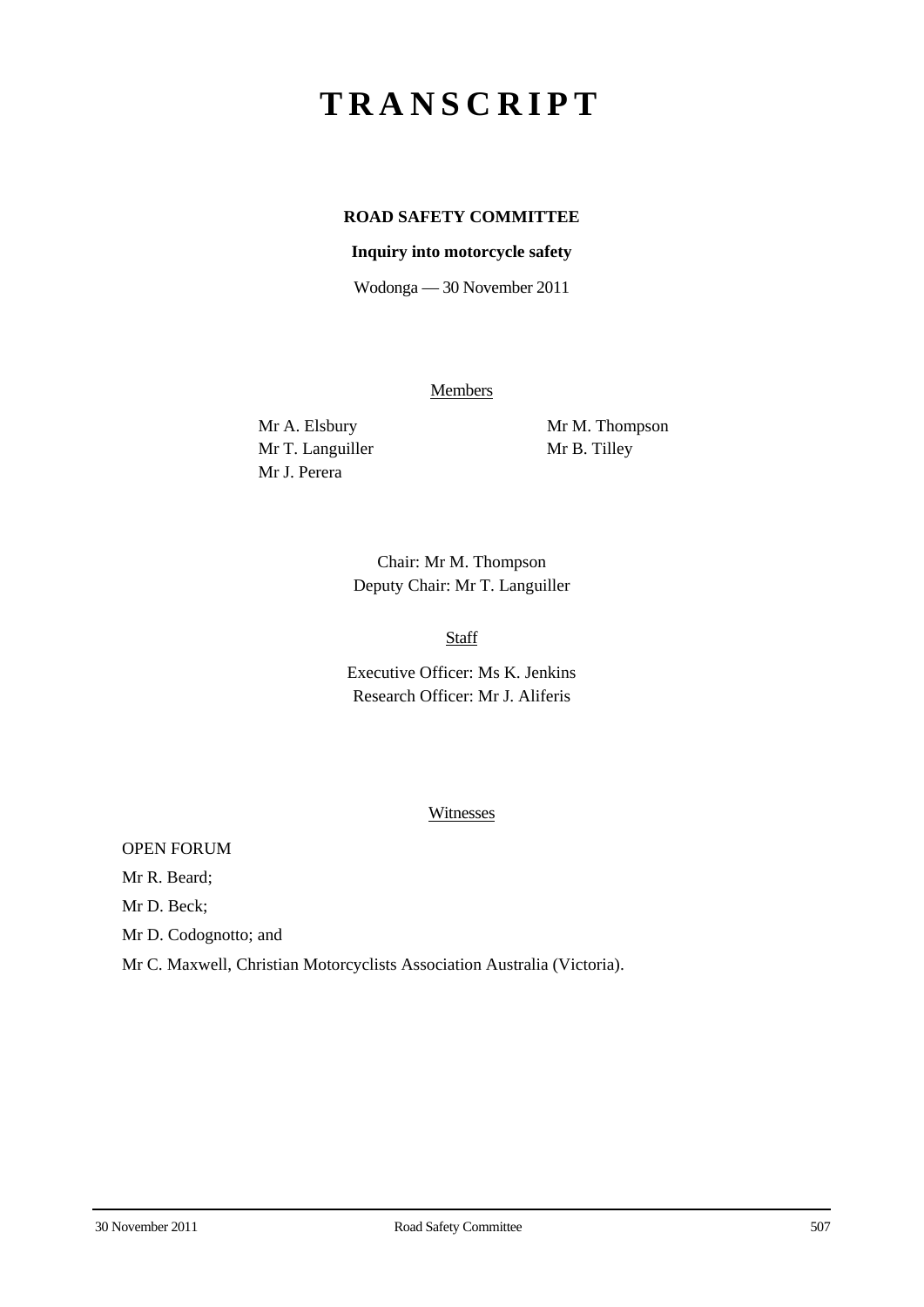**The CHAIR** — On behalf of the parliamentary Road Safety Committee's inquiry into motorcycle safety I welcome you all here this afternoon for the open forum segment. We have been keen to take on board the firsthand evidence of people's experience and observations. The work of the Victorian Parliament has also been to take on board the opinions of not only people who are city motorcycle users but those who live in rural and regional Victoria.

A question has been asked regarding who has motorcycle riding experience among my colleagues. I point out that we have all attended a DECA course or in the alternative military police or police riding courses. All of us have sat on a motorbike, although I add that my colleagues have more experience than I do in that regard. Some have highly specialised training on motorbikes. You will get a copy of your comments this afternoon by way of a Hansard transcript. You can correct any typos on it and forward it back to us, and we envisage placing it on the internet. That will form the background material for our researchers. This is to be an interactive time, but I would like to give some immediate time for people to contribute directly, following which we may elect to ask some questions. We thank you once again to taking the time to attend.

I would like Mr Colin Maxwell to speak first. Colin, if you could give us your name, address and contact particulars for postage purposes and then speak to the issues you would like to raise. I am reminded that we have allocated up to 10 minutes for individual contributions. I am not sure whether we are about to get a couple of bike clubs walking in the door. There may be some gentle latitude with that. Colin, over to you.

**Mr MAXWELL** — I am Colin Maxwell. My postal address is <address confidential>. I am here representing the Christian Motorcyclists Association of Australia (Victoria), but what I will be saying is really my own experience and opinion, because we did not even know about this until Monday and have not had time to get anything official together. Firstly, there are a couple of little items. There has been discussion about helmets. I suggest that people look at the current issue of *Australian Road Rider* magazine where there is a fairly controversial three-page article about helmet regulations.

Another aspect of helmets is that I wear a BMW helmet, initially because it was the only one that was fully enclosed, and the wind noise was removed. Before that I used to use AGV helmets; I had to wear earplugs, and it hurt. BMW's helmets are much more comfortable. It is a bit restricting though, because when I am wearing it I cannot turn my head; it catches on the collar of my jacket.

There was discussion about mobile phones when riding off-road. My own experience is that mobile phones are virtually no use once you are outside of town. I know that mobile phone companies say they cover 97 per cent of Australia. That is 97 per cent of the people. With regard to the area of Australia they would cover I would say it would be less than 10 per cent. Certainly if you ride into the hills above Albury, mobile phones are nothing.

I have been riding since I got my licence in September 1954. In 1960 I stopped riding and then resumed in 1964 and have been riding ever since, so I guess I have a reasonable amount of experience on bikes. People will see that I am wearing a Ulysses badge. Yes, I am a member of the Ulysses Club. I joined in 1978. I am not very active at club functions. One major factor there is that most of those club functions take place on a Sunday when I have other things to do.

From my experience of riding, yes, riding a motorcycle is dangerous. I say to people that the two biggest dangers for a motorcyclist are Holdens and Fords. It is really a problem of attitude. There are a lot of people who just do not see a motorcycle if it is there. Back in about 1970, a group in Melbourne conducted a fair amount, I guess, of research. They found that the way to be seen and to be safe was to go to a disposals, buy an ex-air force jacket, wear a white helmet and riding britches and put a handlebar fairing on their bike. They were seen. If they wore DayGlo clothing, people could know they were not a copper, so they were ignored.

I have seen — actually it was a bloke on a pushbike, the incident that I saw — a very large, muscular man wearing a very bright red top and riding a pushbike. He was heading up Auburn Road, and as he went past a vacant parking spot the woman in the car alongside him tried to turn into that parking spot. Being alert, he thumped his fist very hard on the roof of her car, whereupon she stopped very suddenly. I am sure that, if asked, she would have said, 'I didn't see you'. In fact, in profile that very large bloke on a pushbike would have been nearly as big as the profile of a Mini Minor — but he was not a car. Most of the blind spot I think is in the brain, although there are blind spots in cars.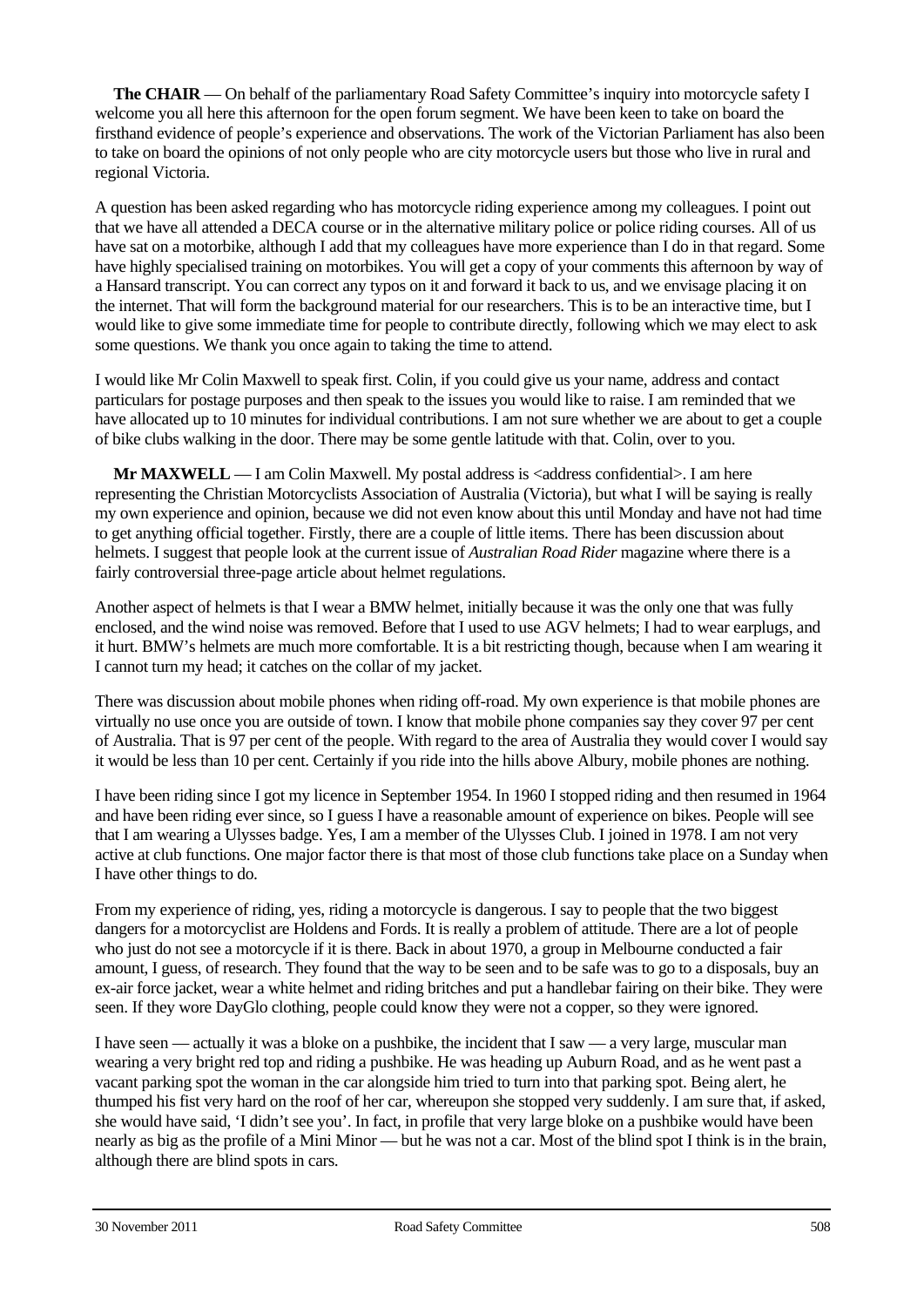However, I think it would be nice if the police could start putting out decoys, if you like — blokes in ordinary riding gear, riding an ordinary-looking bike — who could suddenly turn on a blue light and produce a badge. This could be publicised to the extent where people would start to think, 'A motorbike; that might be a copper', and adjust their attitude accordingly.

**The CHAIR** — Are these motorcyclists or motorists, whose attitude might be adjusted?

**Mr MAXWELL** — I have car drivers in mind, but it does apply to motorcyclists too. There are a lot of motorcyclists who do have a bad attitude. Because they are on a motorcycle, they are classified there. If they were in a Falcon or Commodore with the same attitude, they would say, 'Oh, yes, hoons'. There are a lot of hoon types on motorbikes, I have to admit it, and they need to correct their attitudes too.

I think I have survived this long because I am a devout coward. I go out there thinking, basically, a lot of those people in cars are out to get me, and I want to survive. On the road I make a point of staying as close as I can to the speed limit, preferably in the 95–100 range.

One of my activities for the past eight years has been to organise awareness rides for prostate cancer. I started those in Queensland eight years ago, and then when we came down here. I started them here, and we have had four. I led those rides, riding at 100 km. I had a number of people complain bitterly that I was going too slow. Anyhow, the one I organised a few weeks ago was my last one. Someone else can take it over now.

Really and truly, I think the main problem is to correct the attitudes of drivers and riders. I think a significant amount of the wrong attitude has been fostered by the sensational newspapers and by some of the bad attitude stuff that I see written in motor magazines and motorcycling magazines. I think that is essentially my message. Thank you.

**The CHAIR** — Thanks very much, Mr Maxwell. Colleagues, any questions?

**Mr TILLEY** — No. That was a very good contribution and covered a fair bit. I have just made some notes.

**The CHAIR** — David, start with your name.

**Mr BECK** — David Beck. As I referred to earlier, I have 34 years of motorcycle riding experience. I have ridden in far western areas of New South Wales, I have ridden in mountain areas within New South Wales and also in urban areas. I first got my licence and learnt to ride in city traffic, so I have a really good understanding of the urban environment and the effect on motorcycles of changes within the urban environment. Currently I work for a local travel company. I am a full-time coach driver. In my previous work I was a director or manager of businesses. I have also worked as the executive officer of a government-funded project. So I have a fair understanding across many different areas with relation to the safety issues here.

I honestly believe that one of the major issues at play is the lack of training. Education I think is paramount to good rider behaviour — and also good driver behaviour, for that matter. Over many years I have seen different changes with relation to the culture of motorcycles, the types of motorcycles, and the ability to ride different sizes of motorcycles. With a standard licence you can ride anything from a hybrid-type trail bike through to a 1700 cubic centimetre road cruiser. They behave totally differently on the road, so people need to be educated with relation to the physics of a motorcycle, how it changes in any given environment and on any given surface.

When I was working out in western areas of New South Wales, I was in a remote area. I worked in an area 200 kilometres west of Bourke. We had motorcyclists coming through there on a regular basis, funnily enough. A lot of people were riding trail-type bikes. You would have seen something like the Charley Boorman and Ewan McGregor series, *Long Way Round*, I suggest — that type of motorcyclist. During the period I was out there, in 12 months we had six motorcyclist crashes, and they all required hospitalisation. We cannot take the narrow view that we have access to all the resources, be they police or ambulance, in some areas. We have to rely upon local communities.

Here in some cases you have motorcyclists on trail-type bikes who may have incidents on back roads. There is a plethora of different ways to approach the whole issue of road safety, I suggest.

Personally I think that you now have the scooter culture, which is becoming larger and larger in the cities. That is having more of an impact on traffic and also other motorcyclists. The physics required to engage a scooter is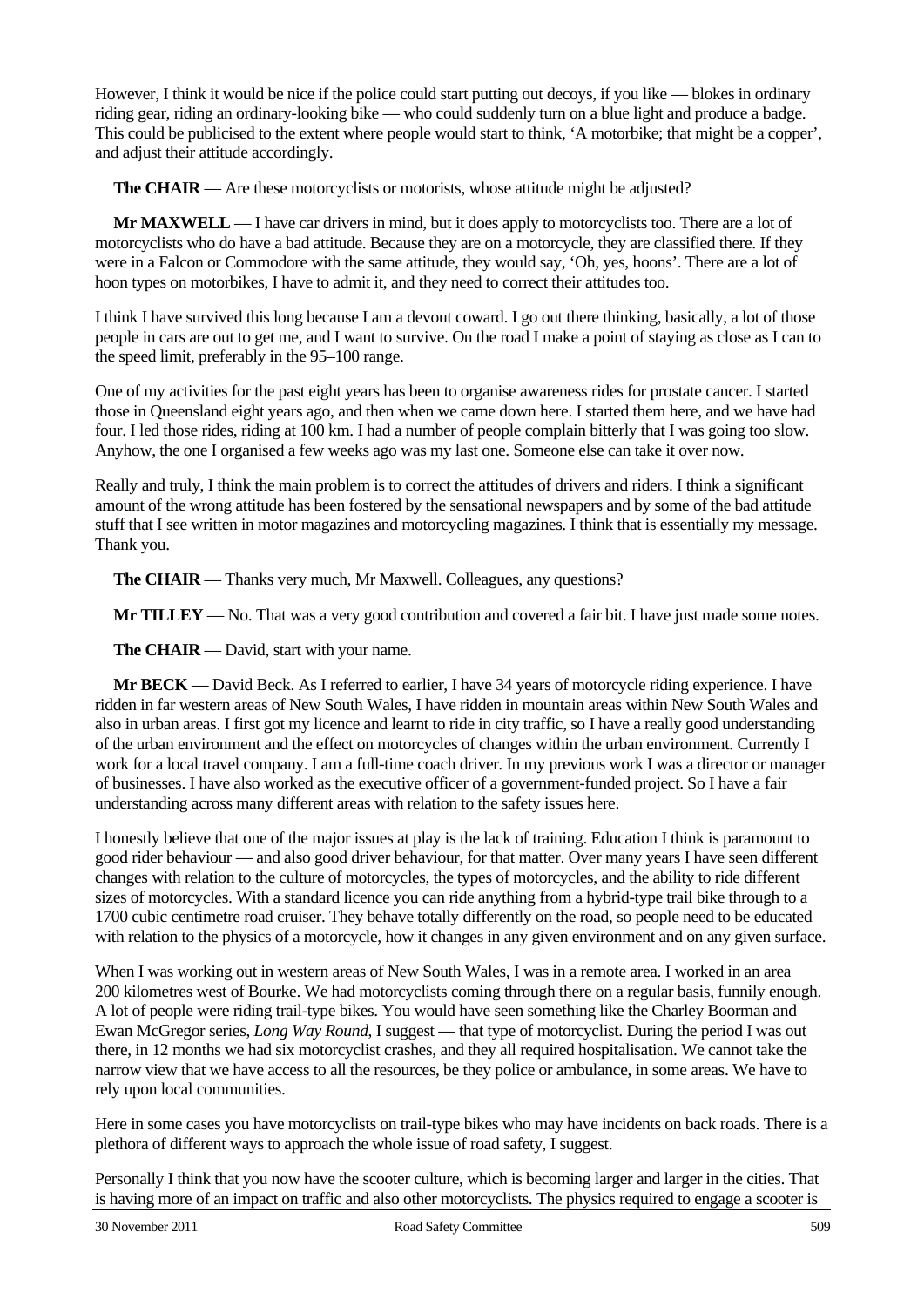totally different to that of a normal motorcycle. You have got weight differences and you have got size differences. You have got the ability to be able to change lanes very quickly.

The policeman spoke earlier of that filtering process. On motorcycles travelling in traffic there is the lane splitting side of it and also the filtering side of it. I think the lane splitting side is a dangerous practice, but the filtering side is also a dangerous practice because as soon as that traffic moves, you are effectively lane splitting. It is not a matter of just riding up into the stationary group of cars. As soon as the light changes to green, you are then lane splitting. So there is a cause and effect there obviously that is going to have impacts on both riders and drivers. I think either of them is a dangerous practice. The motorcycle should remain in its lane, and there should be a law brought out to stop that sort of practice.

I have been witness to a death on a motorcycle. I was riding with that particular person when they were killed on a motorbike. That was in a mountain area. My brother-in-law also has been impacted long term by a motorcycle injury. He is now disabled down the left side of his body as a result of a stroke he had from a motorcycle accident. Ironically the motorcycle accident which he had was due to branches on the road, which no-one could have foreseen. So, strangely enough, no amount of education is going to change the outcome of that particular situation. In the other instance it was an older rider, and I think that certainly education goes a long way into shaking the attitude of riders coming back into motorcycling. Had he had more education, then he may not put himself in that predicament which ultimately killed him, which was very sad.

I am now in the process of setting up my own motorcycle rider tour business, based here. I have been approached by the local TAFE to do instruction there in motorcycle riding. I am now engaged as a student of Wodonga TAFE and will take on a workplace training and assessment cert IV soon to heighten my skills as far as the teaching side of things is concerned. For the most part it mainly comes down to attitude. There are some people you can rectify and there are some people you cannot rectify.

The broadbrush approach has to be broken down into individual segments. You have got situations such as your road barrier. No-one has spoken about that today. Your Armco and wire rope fencing is still a problem. It is one thing to educate riders, but if they get put into a position as a result of the actions of a car driver or another road user, then I think the wire rope barriers are just farcical in some respects. They obviously serve a purpose for cars, but for motorcycle road users they are extremely dangerous. The problem with them, from just studying them myself over many years, is that on the inside of radius curve they are tensioned and on the outside of radius curve they are tensioned. If a vehicle hits a road barrier on the inside radius curve, that removes the tension from those ropes straightaway, and potentially the arc which the road barrier is on is able to move the full distance in the opposite direction. I think that is ultimately a potential hazard for motorcyclists. On the outside of a curve it is a different scenario because the ropes are still held in tension. But on the inside of the curve, once that tension is compromised, there goes the effectiveness of that fence. It is purely there to aid injury in some respects. That is only my view of it.

As far as rider education is concerned, I believe there should be a convergence of road user education generally. I would like to see the introduction of learner riders with experienced drivers in a combined environment. That would certainly aid to improve the skills of a learner rider should they be put into that before they go out into the street or the road user environment.

### **The CHAIR** — Could you clarify that point a bit?

**Mr BECK** — I am just saying that potentially where you have the likes of rider training, I think there should be cars involved in that rider training. For the most part, I know that locally the rider training that is given, especially over the border by the RTA, does not involve any on-road assessment. Basically it is a car park assessment by virtue of geography and population. The nearest road use learner assessment you can have through the RTA is in Wagga. Currently you can go down to the RTA in Albury and you can complete the 40 question questionnaire. They do a brief assessment in the car park and then they hand you your licence. That provides nothing in protecting the safety of motorcycle riders at all. It is making the situation worse.

As far as information is concerned, I think there should be more communication between the police, local motorcycle clubs and also local government. They are all stakeholders in the safety environment, and I think there should be some way of having a particular group set up to facilitate that coming together of those particular groups within the community to aim for improvements. From what the sergeant had said here, and he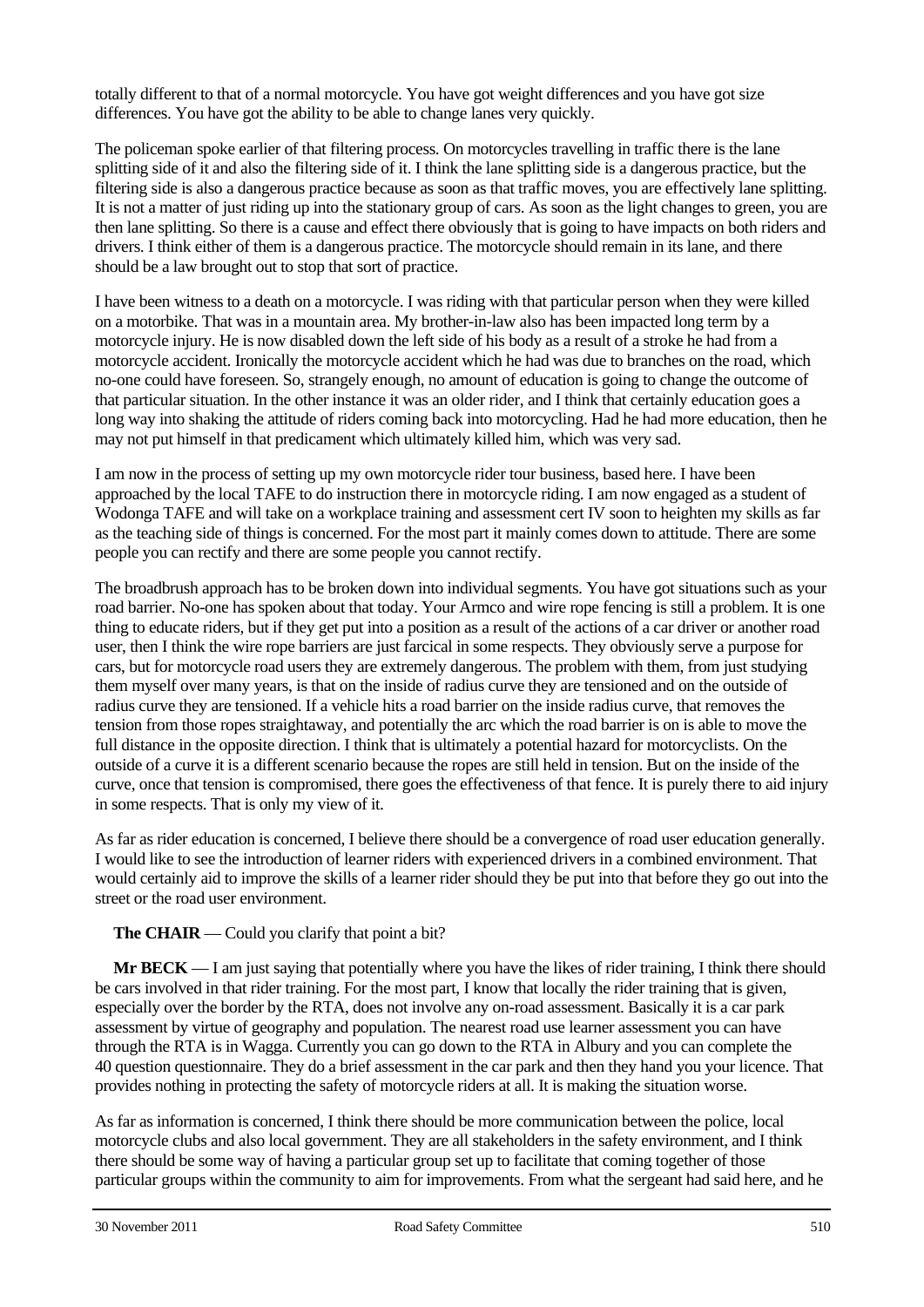is responsible for his 8.75 people, his attitude was that all motorcyclists speed, they really are not equipped, and they do not have the resources to cater for maintaining a presence on the road. Obviously that is going to have its impact on other road users, and therefore motorcyclists as well. That is something that is monetary. I think Rex pointed out earlier that having 8.75 people to accommodate an area of 9000 square kilometres is just ludicrous. There must be other ways that we can make the situation better.

**The CHAIR** — Thank you very much, David. You mentioned that you had seen a motorcyclist die. What was the context of the accident that occurred?

**Mr BECK** — The environment?

**The CHAIR** — Yes, the road environment.

**Mr BECK** — We were on a country road, admittedly not a particularly wide road. It had a dirt shoulder. We were going up around a bend. We were heading back from a local Ulysses Sunday afternoon ride. Visibility was good. It was a dry day. We came up around the corner. I noticed something just out of the corner of my eye on the edge of the road, which I believe to this day that he may have hit and which may have caused the accident. He came up around the bend, got onto the shoulder of the road, backflipped and then ironically hit a stockpile heap of gravel that was on the side of the road that had been there for quite a long time because it had grassed over and he was killed instantly, but not to our knowledge. We spent the best part of 10 or 15 minutes prior to a doctor or any medical assistance arriving trying to revive him. We did not know at the time that he had already gone, but we did our best to try to revive him.

Earlier there was mention of training riders in first aid. I think that is certainly a great idea, but there are so many single-rider incidents out there, and it is a bit hard to perform CPR on yourself! I am being facetious. It has its benefit in a group rider situation, but certainly it is not something that I deem should be mandatory. I think it is something that should be a personal choice. Most people know how to respond in that situation. We contacted an ambulance and police straightaway, and we did our best to get the support we needed as quickly as we could. Perhaps if the training had been in place and he had more skills. Certainly he was someone who was only a weekend rider; he was not riding daily. That certainly would have impacted on his ability to be able to control a bike in that environment, too. I think education is a key aspect to the long-term outcomes here.

**Mr ELSBURY** — In relation to David's presentation earlier, you were talking about the difference between scooters, motorcycles and even the higher-end motorcycles. Would you be supporting a further graduated motorcycle licence system, separating out each category of vehicle, rather than the current single-licence scheme that we have in Victoria?

**Mr BECK** — Each culture requires a different set of circumstances. A person that is riding a scooter around town is not going to go on a long-distance weekend ride with the Ulysses Club. That is just not going to happen. Some do, but it is very rare that that does happen. In all my years of riding, I think I have only seen it happen on one or two occasions, or a few occasions, but it is very rare that it happens. I think it should be designed to the type of riding, and obviously the ability for that rider to then go and buy another motorcycle, so that then changes the whole aspect of the delivery of that education. I think it is easier to generalise the process, but there need to be areas within the process that identify those individual cultural groups within the motorcycle community and within the training. I think they should be identified, yes, certainly, but the training can still be across the board. It still needs to identify the specific differences between each of those rider groups.

**Mr LANGUILLER** — I have a question for Colin. One of the things that has come through quite consistently in the submissions we have received from all around the state is that by and large, I think, your clubs are pretty good. I think that would be the observation commonly made, including by Victoria Police. You are not the issue, so to speak; you do a lot in terms of safety and training and all of that. The fact that more needs to be done is always the case, and I am sure more can be done. But I am concerned about the younger riders, the ones that are coming in early. In what ways do you think your clubs can help institutionally with that, and is there a role for clubs like yours to provide a mentoring type of role or exercises with other riders? Is there anything more you think you can do in that institutional sense?

**Mr MAXWELL** — By 'my club' I take it you are referring to the Christian Motorcyclists Association. We do not have many younger members unfortunately. When we get younger members they are quickly absorbed into group activities, so there is no formal training about motorcycles or anything like that. We are actually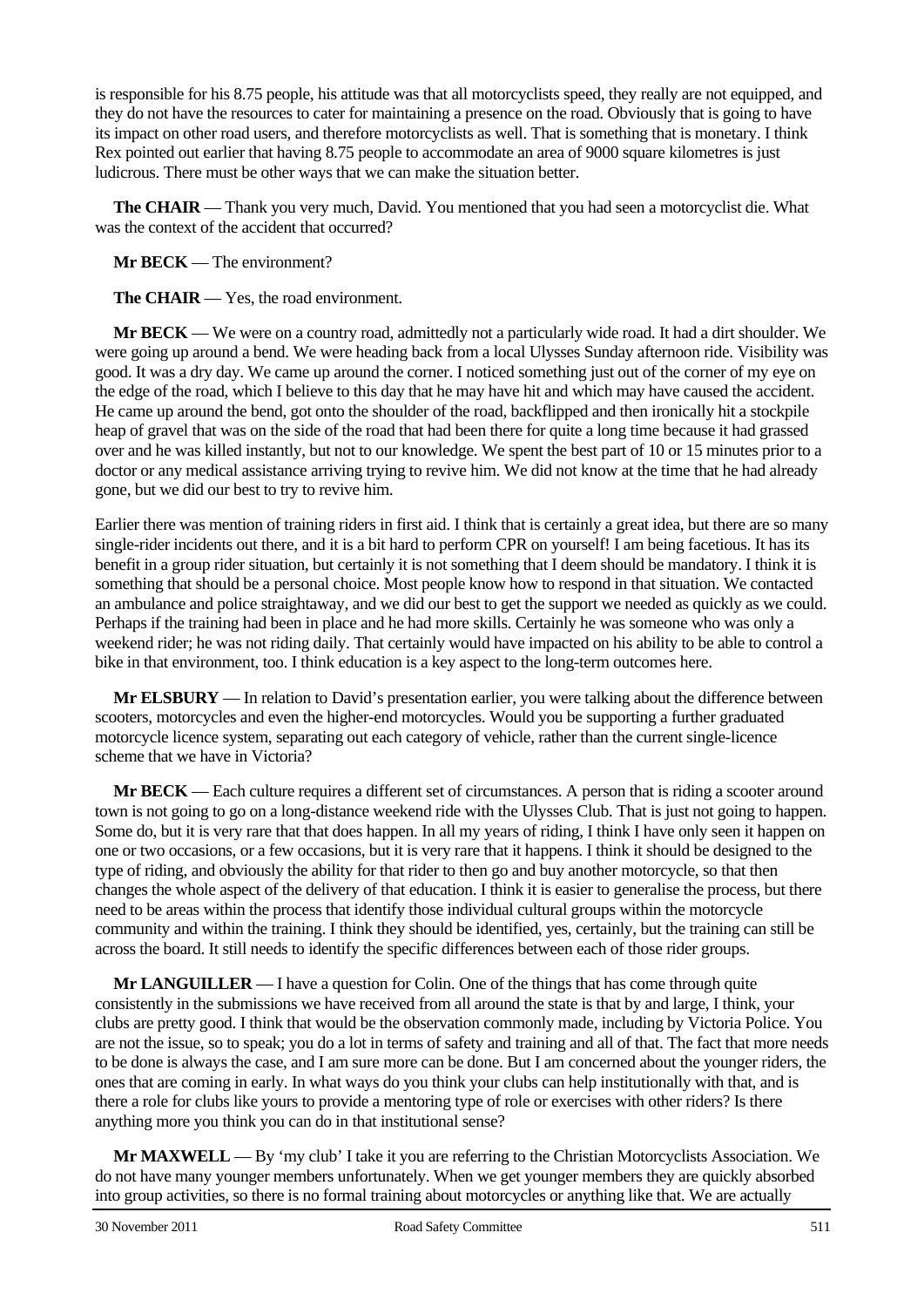Christians who happen to ride motorbikes. But young people are not just treated as young people. If any advice is thought to be necessary, it will be offered, but that is the extent of it.

**Mr LANGUILLER** — David, you talked about an interesting concept — conversion. Getting bike riders together with car drivers. It is interesting because we have heard that there are motorcycle shows and rider shows. Separately you read in the paper that there is a car show and there is another one that is for trucks. They do that on weekends and so on. Is there not room in this region to do one thing together on one day, the aim of which being to bring to each other's attention awareness and education? Have you thought about strategies of that kind? Would that be helpful at all?

**Mr BECK** — Certainly. I think there is potential for it. It is just that people have to look outside of the square. They have to look at different avenues that they can approach it from to come up with these sorts of ideas. That is only my personal view. It is not the view of any club I might be associated with. It is just something that I believe potentially could be of benefit, to put those different groups together. I was speaking from a training perspective though — bringing a car or cars into a motorcycle training environment so people understand the physical aspect of a car being there on the road, and what they have to do to negotiate a car. If they are parked between cars or if a car stops more quickly, what do they do? You can do any sort of braking example with lines marked on a piece of paper, but that does not show you the potential hazard. It shows you lines on a piece of asphalt. It does not show you the true situation as such. From what I was saying earlier, it was more targeted at a training level. I can see your point. You could broaden it to the local Ulysses Club hooking up with the local classic car club on occasion to discuss those sorts of things. Information is good, obviously. Communication is great.

**Mr LANGUILLER** — It is about convergence.

**Mr BECK** — I would not see the local Ulysses Club out for a ride with the local car club. From what you are saying, I would see it more from an information-sharing perspective. It would be looking at ways to improve road conditions, issues with policing or other issues.

**Mr MAXWELL** — On the question of bringing together car drivers and motorcycle drivers, I would love to see some way in which learner car drivers could also do a spell on a low-powered motorcycle to discover the sorts of things that the rider has to do on the road. These are such things as swerving around a pothole instead of driving through it and what happens if they hit a little patch of oil. It might not worry a car, but if a bike comes down — crash! It is things like that.

**Mr ELSBURY** — I have to say, Colin, you have taken the words right out of my mouth. I was just about to ask you something along the lines of, 'Do you believe, when someone is going for a learners permit, they need to be made much more aware of motorcyclists by some form of training?'. I can say from the limited training I have received over the last couple of months that your spatial awareness goes up considerably and your paranoia increases tenfold. Certainly I was going to take on the claim you made about being a devout coward. I have to say I am rather happy with all of my skin exactly where it is and would not intend on ever collecting the road. It is just the others out there driving around who I have to worry about. You have basically just said already that you advocate an experience for young drivers.

**Mr PERERA** — David, I think you are not an advocate of filtering. If we make filtering illegal, do you think a lot of serious riders, not recreational riders, will be very discouraged to use motorcycles, because by filtering, lining up a set of traffic lights, you can go to the top, and if you are riding from A to B, filtering will make your trip go very much quicker than if you are driving in a metropolitan area?

**Mr BECK** — I can see what you are saying, but I still believe there is a potentially higher risk by doing that. I think anyone could be sitting there in their car, talking on their iPhone at a set of traffic lights or listening to their iPod and jiggling on the steering wheel. It only takes a slight movement of the steering wheel to send the car off in a different direction from where it was parked. I have seen situations where cars have moved off the line on leaving the lights, and potentially that is a hazard. Where do all those motorcyclists go? What number of motorcycles can you have in a filtered situation? What is the spacing between that number of motorcycles you can have in that given situation? We can probably look at the likes of going to Bangkok and studying traffic movements there or something, but we are not in Bangkok. We are here, and we try to preserve the people we have here. Those situations are void of the governance that we have here and they are void of the rules we have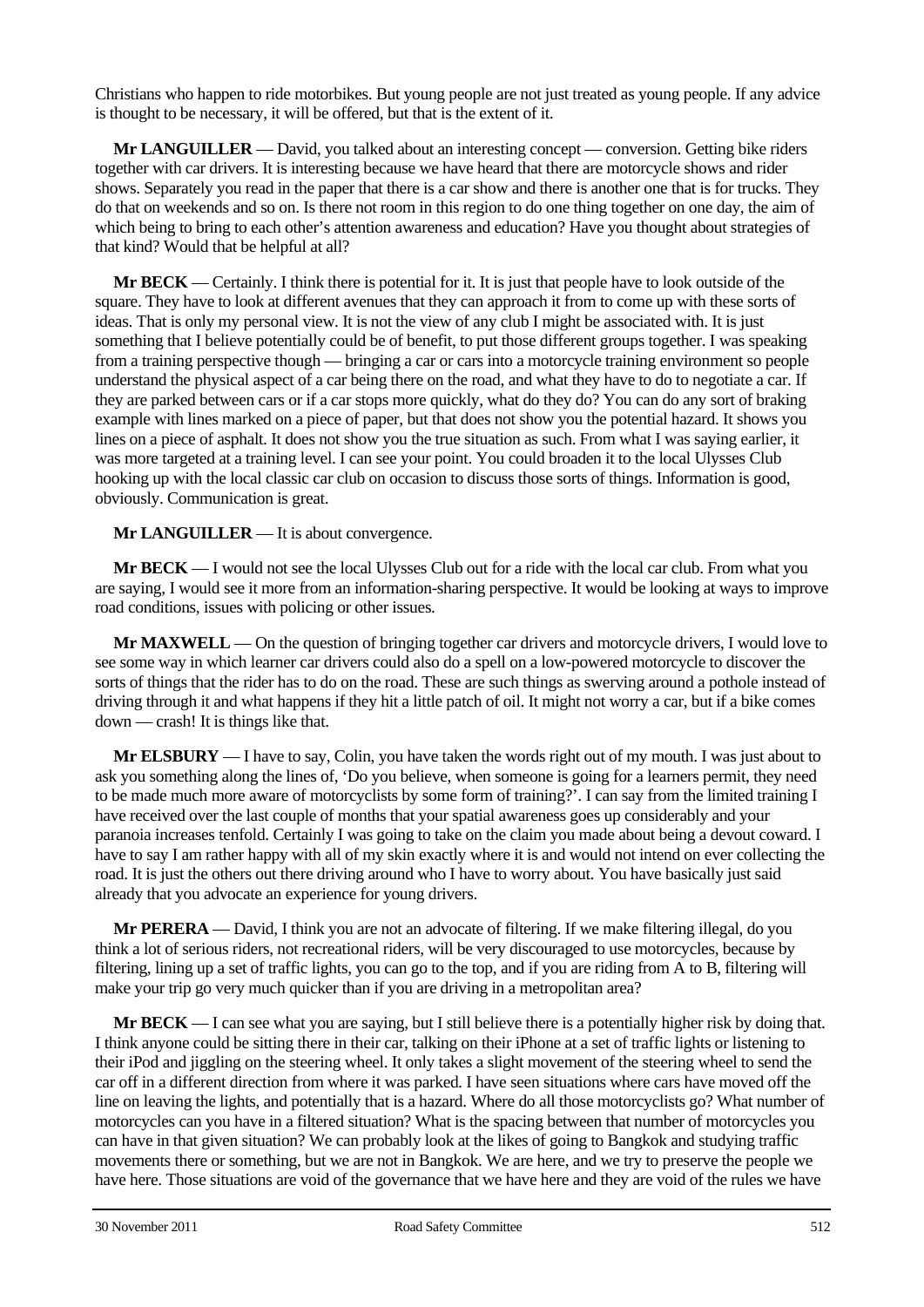here, and as a result of that they have a much higher rate of injury. Why create more problems when you do not need to? They are culturally different.

**The CHAIR** — Just one moment. We have a comment from the floor. Damien Codognotto, come up.

**Mr CODOGNOTTO** — Thank you, Chair. I usually do not do this; I like to observe. But on the point of traffic filtering, in the city it is really important. It helps traffic flow, and there are two points to note. One is that if we are going to make decisions on legislation, then we need to have it evidence based.

Too many laws are made without good data, good science, and, as we have heard, the way they collect data on road safety in this state and this country is inadequate. The first point I make is that the statistics we have do not show an injury rate or a fatality rate when traffic filtering is applied, and the second point to make is that our laws currently encourage bicyclists in heavy traffic to do just that. They even paint lines on the road to show where they can pull up in front of the cars. There are two things that need to be really studied before we go to legislation on traffic filtering — not lane splitting; that is a different issue. There is no evidence that people are getting injured doing it. What is the experience of the cyclists who are encouraged to do it? A car moving into a lane-splitting situation has a limited amount of space to move in and usually you can see it coming. I do it myself. The ones that are the real deathtraps are the right-hand turns in front of you at an intersection. They are the ones that really nail you, especially if they are not indicating. You cannot tell when they are going to move. So David and I will disagree on traffic filtering when the cars are stationary or going very, very slowly up to the lights.

**The CHAIR** — Thank you, Damien.

**Mr BECK** — I respect what was said, but in the situations where I have ridden in city traffic — I did so for many years — there is no way that you can tell that the car beside you is going to change lanes when you are parked beside it. If you are adjacent to the front blinker of that car, you cannot tell whether or not that car is going to turn toward you.

**Mr PERERA** — But what if the cars are stationary at a red light? That should be okay.

**Mr BECK** — If you are, say, filtering and you ride up between cars and the driver at the last minute decides they need to be over in that lane and they put their blinker on, they are doing a legal manoeuvre and they turn into you.

**Mr PERERA** — The question is about when the red light is on.

**Mr BECK** — No. It is sort of a catch-22 situation really if you are talking about whether the red light is on.

**Mr TILLEY** — I just want to go back to a statement you made. You spoke in the context of developing your skills as a motorcycle instructor in the future and performing some of those duties with the newly established National Industrial Skills Training Centre down at the LOGIC centre as it is finishing construction. Just in relation to the statement, expressed as an opinion of yours, that some people can be rectified and some people cannot, is that specifically in relation to training? Are there some people who would never be able to achieve the capacity, the ability or the skills to pass a test and be a competent road user on a motorcycle?

**Mr BECK** — I believe there are people out there who do not have the capacity to be trained entirely, and they need to be identified. In the policing sector they call them repeat offenders. There is a situation with some people out there who we could try to educate but it would be very hard to, but I think they are in the minority for the most part. It was really a throwaway line that I used.

**Mr TILLEY** — The evidence we have been receiving is quite broad and comes from a range of training providers, and there are certainly some differences of views and opinions about whether some providers are training people just to do a test or whether they are actually providing skills to make them competent operators of a motorcycle on the road. If this committee were to make certain recommendations to address training for motorcycle riders throughout the state of Victoria as best practice, where do we find the level playing field to ensure that they are attending a number of hours of training or recommend what the training comprises of?

**Mr BECK** — Would you recommend the processes of introducing a psychological assessment?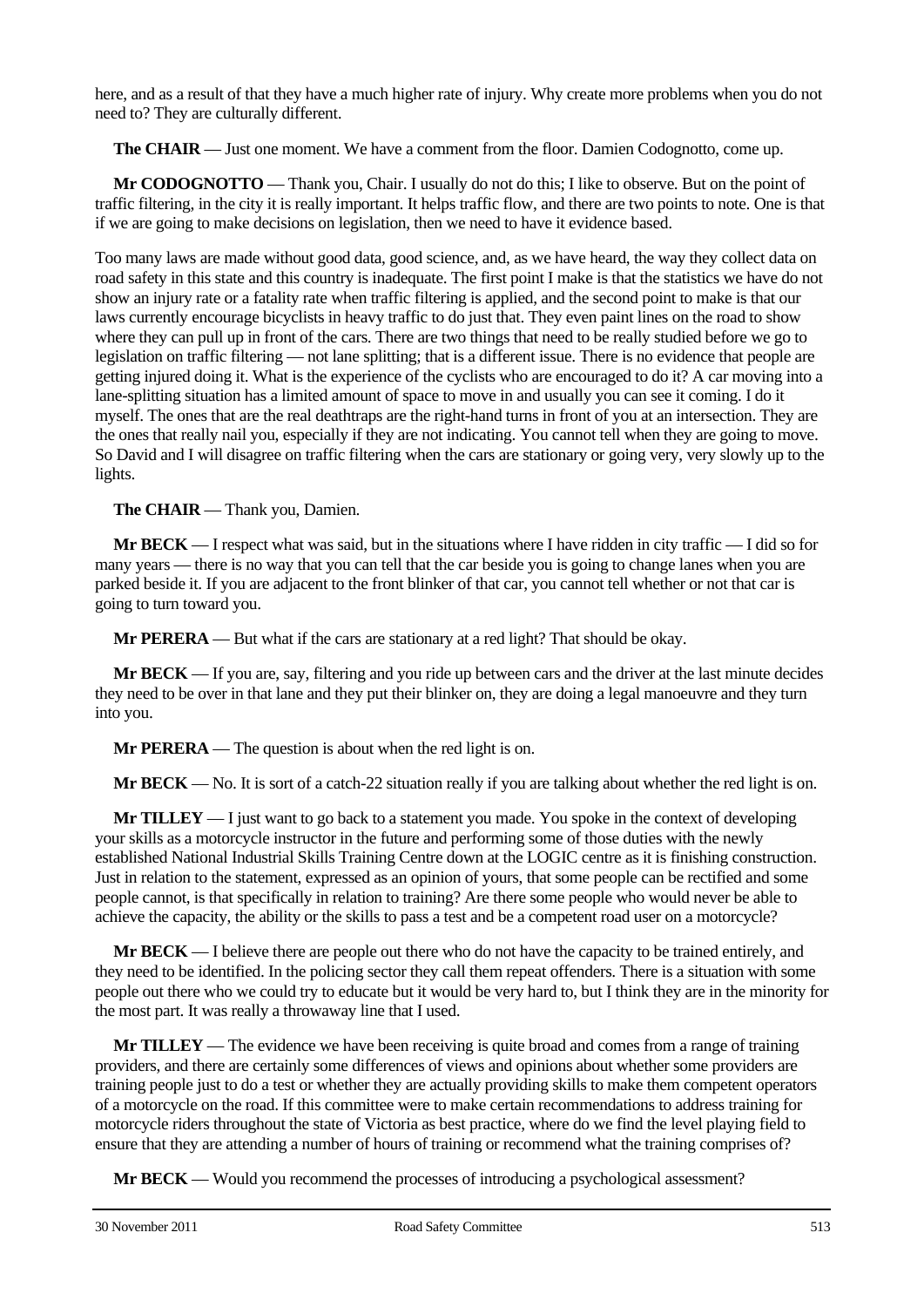**Mr TILLEY** — These are the sort of ideas that are open to discussion.

**Mr BECK** — Yes, I am just saying, is it feasible? Obviously the trainers who facilitate these training programs are out there on behalf of the government because they are put in place, and they need to be accredited to roll out this training. Again, it is a matter of resources. I respect Sergeant Roberts in that he has to command or look after an area that size with that number of people. I certainly respect him for that. He is obviously frustrated by the lack of resources that he has.

**Mr TILLEY** — He is not on his own. The committee has heard from a number of different areas around the state, and it has been very similar.

**Mr BECK** — But that works hand-in-hand with the capacity of the people you put on the road and their ability to handle any vehicle, be it a motorcycle, car, truck or whatever.

**Mr TILLEY** — I am interested in the concept of something that can be classified as a psychological assessment. It goes to the very point we have been discussing. We have heard from pretty much everybody across the range today about changing the attitude not only of motorcyclists but also of drivers of motor vehicles. Certainly we can explore that a little bit more as part of a training package. The attitude is that training is to operate the vehicle or the motorcycle.

**Mr BECK** — It may be something as simple as, 'What would you do in this given situation?', 'How would you respond in this situation?' or, 'What would you do?'. The questions are there, but they are not specifically targeted. Be they to motorcyclists or car drivers, the questions are there but they are more formalised in relation to the law.

**Mr TILLEY** — Wodonga Institute of TAFE is a big training provider. We have heard some evidence in relation to simulators. Do you have any view about that, or have you seen any simulators in operation?

**Mr BECK** — I personally have not, no, but I understand the concept of simulation. I think it is about potential relative to cost. Is it cost-effective to do that? You have to ask that question at the end of the day. You cannot go out and buy \$1 million worth of simulators and assume that is going to solve your problem. I feel some good training and some good on-road monitoring could aid a lot better and more productive outcomes than a simulator.

**Mr LANGUILLER** — Can I interrupt? Are you saying on-road training or monitoring?

**Mr BECK** — In-the-environment training.

**The CHAIR** — I think the on-road monitoring was someone monitoring the on-road training. Is that what you are saying?

### **Mr BECK** — Sorry?

**The CHAIR** — Good road training and on-road monitoring.

**Mr BECK** — Yes, essentially. That is where we are lacking the skills that are required. As I said, you ride through a given set of parameters in a car park, and then they hand you a licence. You need to be out there on the road. You need to experience that environment.

**Mr LANGUILLER** — We accept that for cars, don't we? There are training providers for cars, trucks and buses, you name it.

**Mr BECK** — We certainly do. Look at the time an L-plater has to go through in the P-plate process to learn those skills. For the most part they are generally with someone. With motorcycling experience you are solo. You are on your own, so it is up to you to make those judgements out there. If you do not have the ability to assimilate what is in front of you, then it could be a difficult set of circumstances.

**Mr ELSBURY** — There are certainly times when I wish I had my Kevlar on, and it is about now I wish I had it on because I am about to ask a question of both of you. Do you agree with the motorcycle levy?